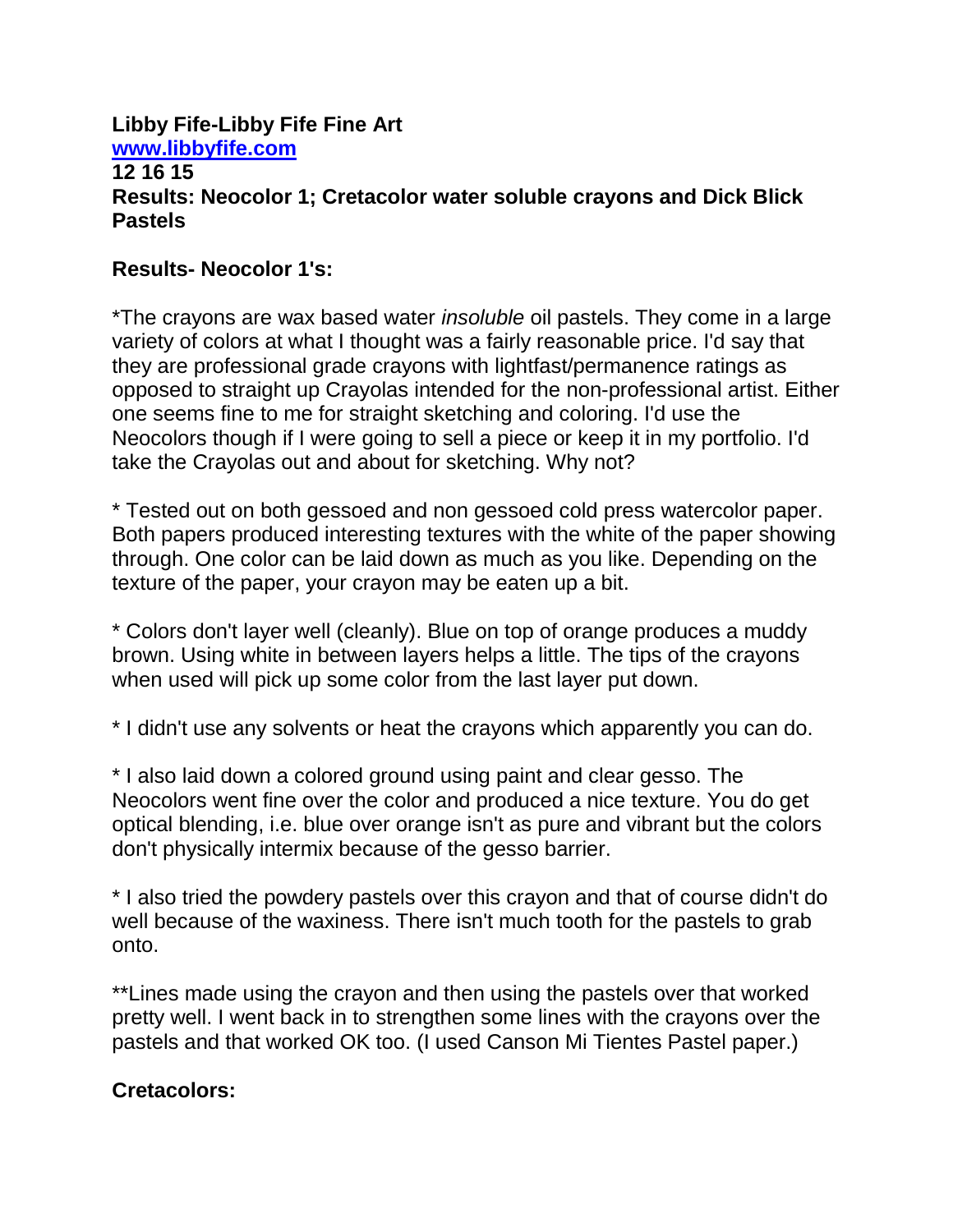\* These came in fewer colors and I think they aren't available individually, only in sets. I could be wrong.

\*I used the Cretacolor crayons over the Neocolors and that had some good results, particularly if I had a layer of clear gesso on top of the Neocolors first. That provided some tooth for the Cretacolors used dry. The Cretacolors can be made wet both on the paper with a brush and by dipping the crayon in a little water. If you don't use any water to blend, the end results sort of look like a "tweed" pattern, particularly if you use opposite colors. The Cretacolors built up fairly well though I didn't get the results I wanted.

\* I had a hard time keeping the colors "clean" and also achieving vibrant tints using white to lighten things up. Tints aren't generally vibrant I guess but things just looked muddy to me.

\*The best results came when I painted the watercolor paper first with paint and clear gesso. I layered the Neocolors first, added some clear gesso and let it dry, then went in with the Cretacolors going back and forth from light to dark, dark to light, and using the white to do that sort of well.

# **Pastels (Dick Blick**)

\* I don't have any experience using soft or hard pastels other than just some general use in sketches. I'll say that this medium would take some getting used to. Layering didn't work super well for me though like colors layered better than opposites. Dark to light of like colors was OK but on the Canson paper, the layers built up quickly and I lost some tooth. Could be that a lighter touch and greater texture is required.

\* The pastels didn't go well over either of the crayons as far as coverage is concerned but when the crayons were used to make lines, the pastels went over them nicely enough.

# **Impressions:**

\*Finding materials with properties that work well together is the key. So, you have to learn about the properties and test things out in combination. As an example, for my experiments the best results occurred when I put down the most permanent medium first: acrylic paint with gesso, clear gesso, or Neocolor1 crayons. Then, Cretacolors and then pastels. Gesso or water on